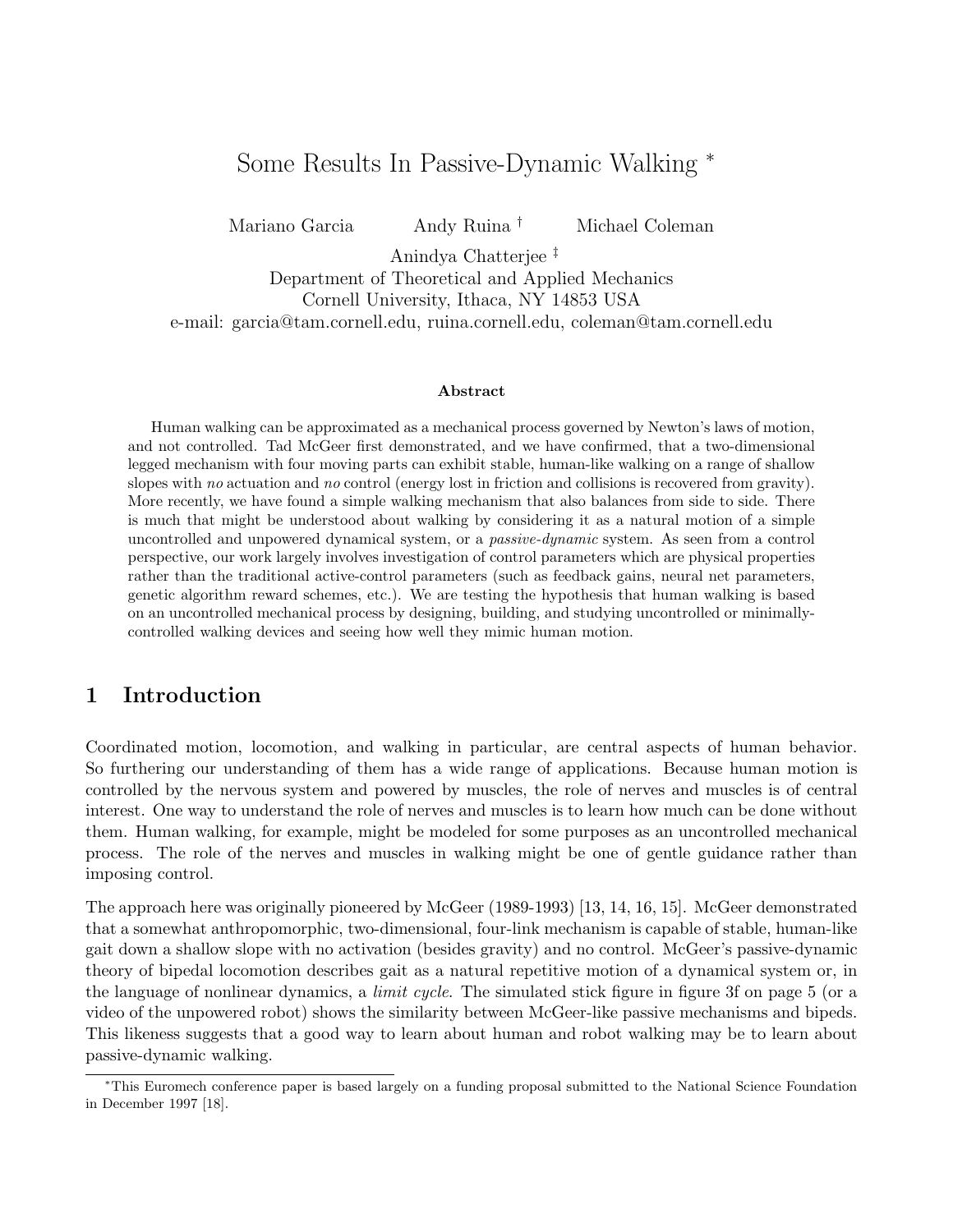### **1.1 Passive-Dynamic Walking Models**

Pure passive-dynamic models are built (theoretically or physically) from passive elements (rigid bodies, springs, dashpots, hinges, frictional and rolling contact) with power coming only from gravity. These uncontrolled models can have the following remarkable properties:

- 1. **Existence of gait.** With no control, they can have periodic motions that resemble bipedal walking.
- 2. **Efficient gait.** The passive walkers can have remarkably high efficiency (approaching theoreticallyperfect efficiency).
- 3. **Stable gait.** For some parameter combinations, the gait limit cycles are stable with respect to small perturbations.

# **2 Overview of Results**

### **2.1 Rimless Wheel in 3 Dimensions**

McGeer's 2-D rimless wheel pivots and collides with the ground on rigid spokes instead of rolling. It shares with walking the feature that translation occurs by intermittent non-slipping contact. It is the simplest model that yields, in part, the scaling laws that apply to more complex models.

In 2-D, the rimless wheel cannot fall down, but the 3-D rimless wheel is not constrained from falling down sideways. Because rolling coins, wheels, disks, etc. don't fall over in theory, the stability of the rimless wheel might not seem surprising. However, rolling flat disks are only neutrally stable against lean perturbations (perturbations never decay), whereas the 3-D rimless wheel can be asymptotically stable (small perturbations decay). Our discovery that, even with no hip spacing, intermittent contact augments side-to-side stability in a rolling-like motion raises the possibility that a similar passive processes could contribute to human side-to-side balance [4].

## **2.2 The Simplest Walker in 2 Dimensions**

The simplest walking mechanism with swinging legs that can fall down, and thus uses a balance mechanism of some sort, is the simplified point-foot straight-leg 2-D walker of figure 1a [8]. It is a double pendulum with a big point mass at the 'hip' and much smaller point masses at the 'feet'. It is a simpler version of the theoretical model being studied independently by Goswami and others [9, 20, 10] (who have independently found and/or reproduced some of the results discussed below).

The simplest walker is a deterministic generalization of Alexander's non-deterministic theoretical "minimal biped," [1]. For the simplified point-foot walker the stance leg is an inverted pendulum, while the swing leg is a pendulum whose hinge point moves. At heelstrike, angular momentum balance determines the jumps in joint-angle rates. In our simulations we allow a no-impact swing through at the otherwise inevitable foot scuffing of all 2-D straight-legged walkers.

After nondimensionalizing the governing equations, this walking model has no free parameters other than the ground slope  $\gamma$ . This drastic simplification of walking has surprising properties that carry over to the kneed theoretical models and perhaps to human gait [1, 8, 7]. We found two gaits (period-one limit cycles) at every small slope. One of these gaits is unstable and one is stable at shallow slopes ( $\gamma$  < 0.015). For both of these gaits the stance angle, the angular velocities of the legs, and average transit velocity, scale as the cube root of the slope  $\gamma^{1/3}$ . Swing period  $\tau$  scales as a constant plus  $\gamma^{2/3}$ .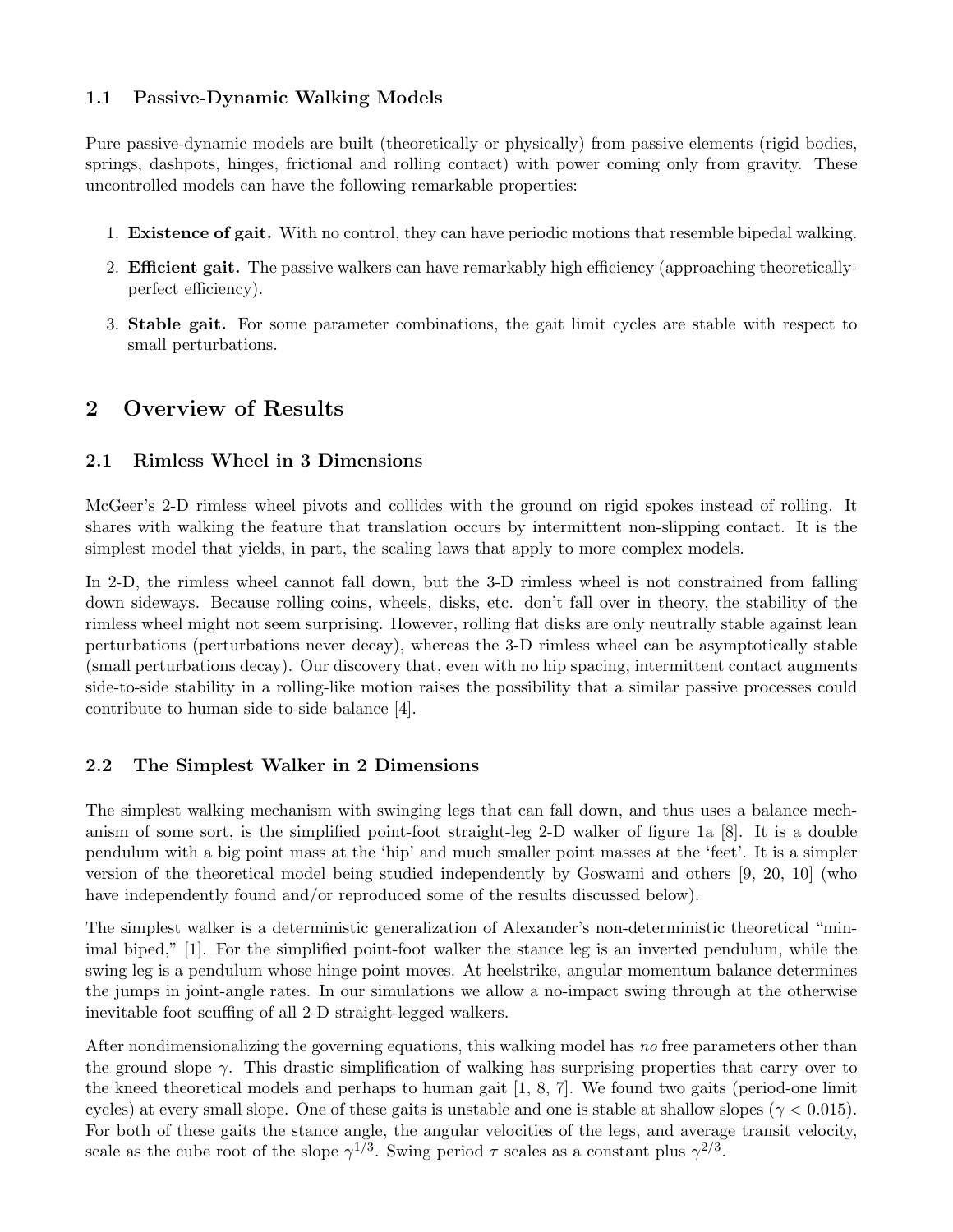

Figure 1: **(a) The 2-D point-foot theoretical walking model** from [8]. Hip mass dominates foot mass. **(b) A general 3-D knee-less theoretical model**: from [5]. This theoretical model may be sufficient to explain the working physical tinkertoy walker.



Figure 2: (a) Point-foot stance angle at fixed point as a function of slope, both numerical and analytic predictions are shown, from [8]. At zero slope, the gait is perfectly efficient and infinitesimally slow. The short period semi-analytic solution is  $-\theta^*_{st} \approx 0.943976\gamma^{1/3} - 0.244101\gamma$ . The long period semi-analytic solution is  $-\theta^*_{st} \approx 0.970956\gamma^{1/3} - 0.234372\gamma$ . (b) Period doubling of stable walking motions, inset from previous figure. Unstable period-one cycles are shown for reference. (dotted lines represent stable cycles while solid lines represent unstable ones.) No *stable* walking was found at slopes above  $\approx 0.019$ .

Figure 2a shows stance angles for the short and long period-one gaits, plotted as a function of *γ*. The region of stable period-one gait bifurcates into a stable period-two gait as the period-one motion becomes unstable. As  $\gamma$  is varied from 0.017 to 0.019, we observed the standard period-doubling route to chaos [19], as shown expanded in figure 2b.

#### **2.2.1 Efficiency of the 2-D point-foot walker**

The standard measure of transport cost or transport inefficiency is energy used per unit distance traveled per unit weight carried (where a value of zero is perfectly efficient). This measure is the slope *γ* for passive downhill machines on small slopes. If gait cycles existed on level ground ( $\gamma = 0$ ), they would be perfectly efficient. In fact, stable gait cycles do exist at arbitrarily small slopes, but only at correspondingly slow speeds.

After redimensionalizing the equations, the small-slope scaling rule governing gravitational power usage is [8],

Power = 
$$
C \cdot m \cdot g^{-1/2} \cdot \ell^{-3/2} \cdot v^4
$$
 (1)

where C is, for example,  $\pi^3/8$  for the short-period gait. For a 50 kg person with a leg length of 1 m walking at 1 m/s, this predicts a reasonable 60 watts.

#### **2.2.2 Straight legged walker in 3-D**

McGeer [16] and Fowble and Kuo [6] were unable to find stable walking motions for a 3-D passive walker. Although the asymptotic stability of the rimless wheel (above) inspires some hope, it has gyroscopic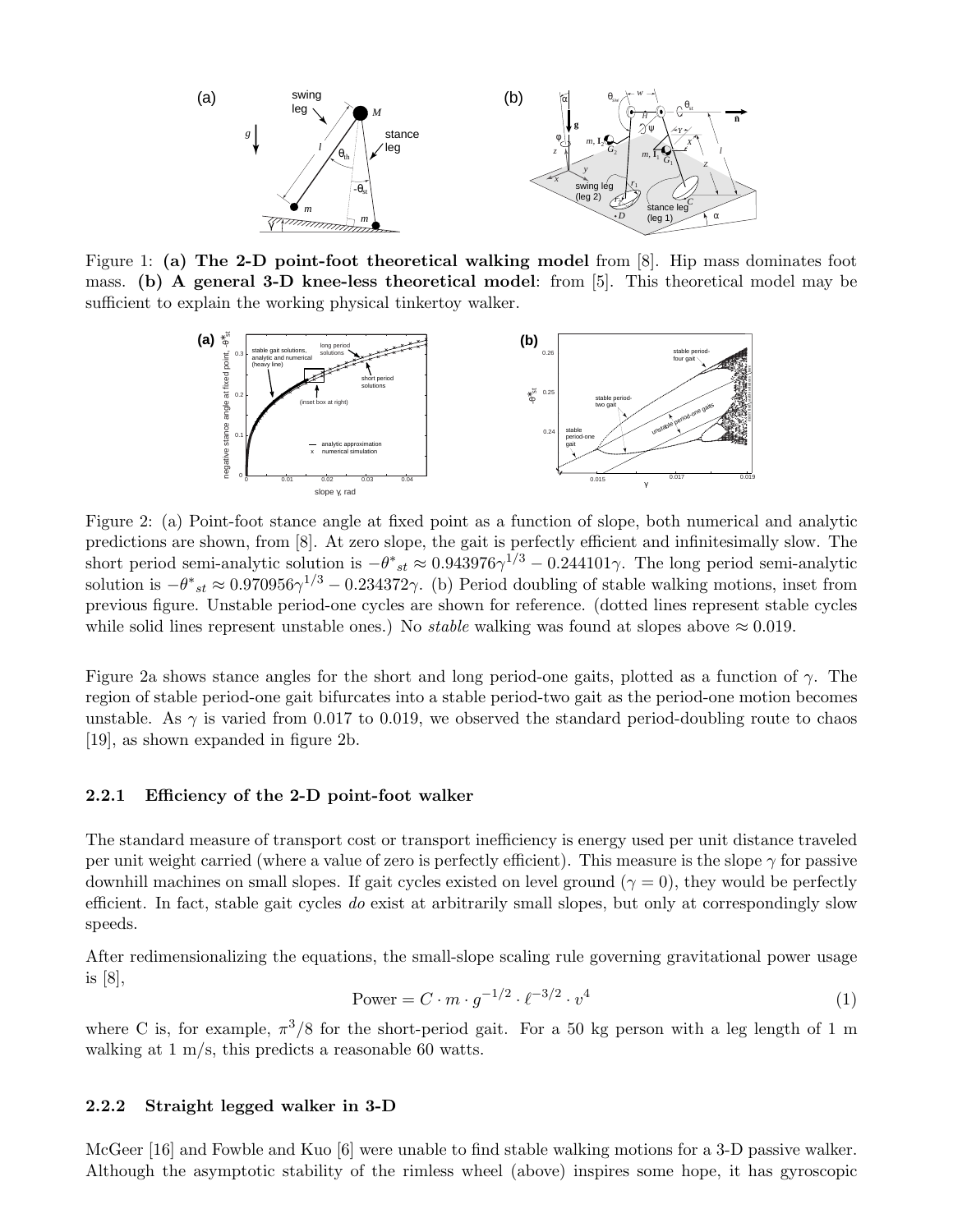terms to help with stabilization that theoretical and physical walking models cannot access. However, work on skateboards by [12] as well as our previous work with bicycles [11] and boats [2] shows that passive balance stability does not necessarily depend on gyroscopic terms. Moreover, the nonholonomic nature of walking may contribute to its stability as well [17] [5].

Thus informed, we have begun investigation of a point-foot walker in three dimensions. The special mass distribution of the simplest 2-D point-foot walker has singular equations of motion in 3-D, so we have used a more general mass distribution. For certain mass distributions that are planar or have planar symmetry, the 3-D walker is known from 2-D analysis to have 2-D walking solutions that are stable against in-plane perturbations. Although our numerical attempts to find stable 3-D walking have failed thus far [3], they led to some insight into stabilizing techniques, which in turn led to a simple successful physical 3-D passive-dynamic walker [5]. This is the only known (to us) passive-dynamic walker that can stably walk, but that cannot stand still in any configuration. Although the mass distribution in this physical model is not anthropomorphic, its success hints at a possible role for passive-dynamics in side-to-side balance as well as fore-aft balance.

### **2.3 Passive-Dynamic Walking With Knees**

Our 2-D kneed walking theoretical and physical models [7], based closely on McGeer's models, are shown in figure 3a-c on page 5. Figure 3d shows one of our dynamic simulations using the theoretical model for just over one step.

The physical 2-D kneed walker of figure 3c exhibits stable limit cycle motions which somewhat resemble human gait. Each simulated solution corresponds to a point on the locus-of-solutions diagram in figure 3e. This plot shows stance angle at a fixed point plotted as a function of slope. For comparison, 3e also shows the locus of solutions for the corresponding kneeless walker.

As inspired by the straight-legged walker results, we found how to theoretically predict perfectly efficient, walking at slope  $\gamma = 0^+$ , kneed and straight-leg walkers [7]. Simulations verify that such mass distributions do lead to perfectly efficient walking. The efficient mass distribution requires colinearity of the nominal contact point, the center of mass, and the hip-joint with the ground normal. Further, the shank center of mass must lie on a vertical line through the knee.

Figure 5 demonstrates the effect of tuning a generic walker. As the center of mass locations and the moments of inertia are varied, the curve of figure 3e turns into a cube-root curve like that of figure 2a. The cusps seem to represent a sudden shift in the dynamics of the walkers. At low enough slopes, the knees have little effect on the gait, but at a certain critical slope, their effect becomes noticeable. Also note a similar result in figure 3e, which compares the un-tuned kneed walker to the same walker with locked knees.

Like the point-foot walker, the kneed walker can also exhibit complex motions. If parameters are appropriately adjusted (but symmetrically), period-two gait cycle motions (limping) can be found as well as chaotic (stumbling) gait [7].

# **3 Procedure of Study**

Most of our work is based on using simulation, nonlinear dynamics theory, and simple physical experiments with a variety of physical models. Simple analytic approaches have also been used. An outline of our procedure (based on McGeer's) is as follows:

1. **Write equations of motion for an appropriate theoretical model.** The motion is determined by the differential equations and jump conditions of classical mechanics. Equations are generated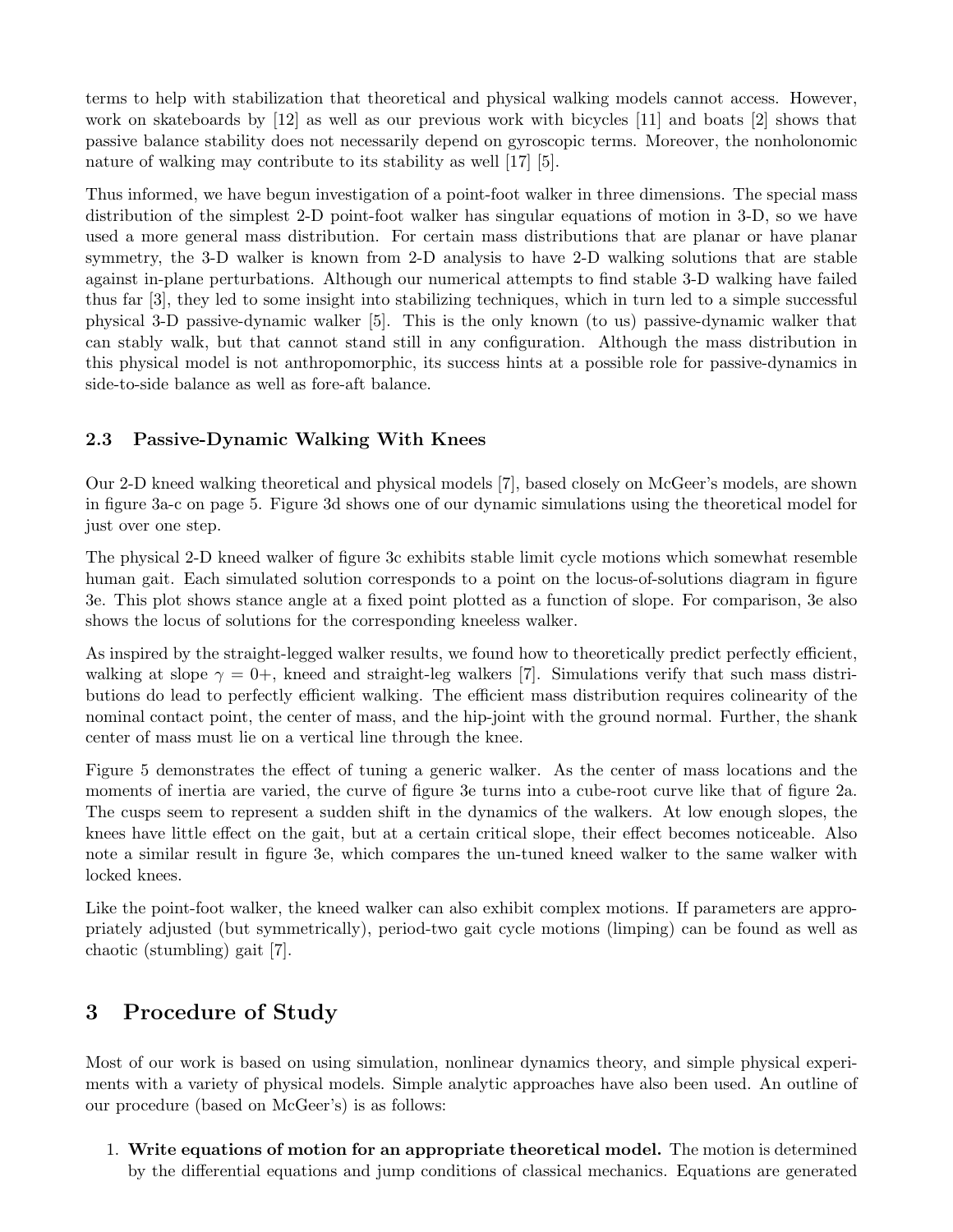

Figure 3: **Kneed 2-D Passive-Dynamic Walker. (a) Theoretical model parameters**, not drawn to scale, include radii of gyration and masses of thigh and shank, denoted by  $r_T, m_T, r_S$ , and  $m<sub>S</sub>$ , respectively. The circular foot is centered at the '+'.  $\epsilon_T$  is the angle between the stance thigh and the line connecting the hip to the foot center. **(b) Dynamic variables** are  $\theta_{st}$ ,  $\theta_{th}$ , and  $\theta_{sh}$  which are measured from the ground-normal to lines offset by  $\epsilon_T$  from their respective segments. **(c) Our physical model** walking down a shallow ramp with strobe exposure (approximately one step). The visible double leg-set constrains the physical model to 2-dimensional motion ( $\ell_t = 0.35$ m,  $w_t = 0$ m,  $m_t = 2.354$ kg,  $r_t =$  $0.099m, c_t = 0.091m, \ell_S = 0.46m, w_S = 0.025m, m_S = 1.013kg, r_S = 0.197m, c_S = 0.17m, R = 0.2m, \gamma = 0.099m, c_t = 0.091m, \ell_S = 0.025m, m_S = 1.013kg, r_S = 0.197m, c_s = 0.17m, R = 0.2m, \gamma = 0.091m, \gamma = 0.091m, \gamma = 0.091m, \gamma = 0.091m, \gamma = 0.091m, \gamma = 0.091m,$ 0.036rad,  $g = 9.81 \text{m/s}^2$ ,  $\epsilon_T = 0.197 \text{rad}$ . **d) Computer simulated steady gait cycle** (from [7]). Angles of leg segments are shown from before a heelstrike to after the next heelstrike in a stable gait. The heavy line on the upper graph corresponds to the motion of the heavy-line leg on the 5-frame cartoon under the graph. The angular velocities have discontinuities at kneestrike and heelstrike, which appear as (barely visible) kinks in the curves. The parameters for the simulation correspond to measured values from the physical model in (c). **e) Locus of solutions** for a kneed walker (solid) and the same walker with knees locked (dashed). Both stable (heavy line) and unstable (light line) periodic motions are shown. The solution in (d) is marked with an open circle. **f) strobe line drawing** of the positions of one leg, spaced evenly in time, over a little more than two steps of the simulation in (d). **g) Human subject data** from [21] (taking bigger steps, and shown at a smaller scale).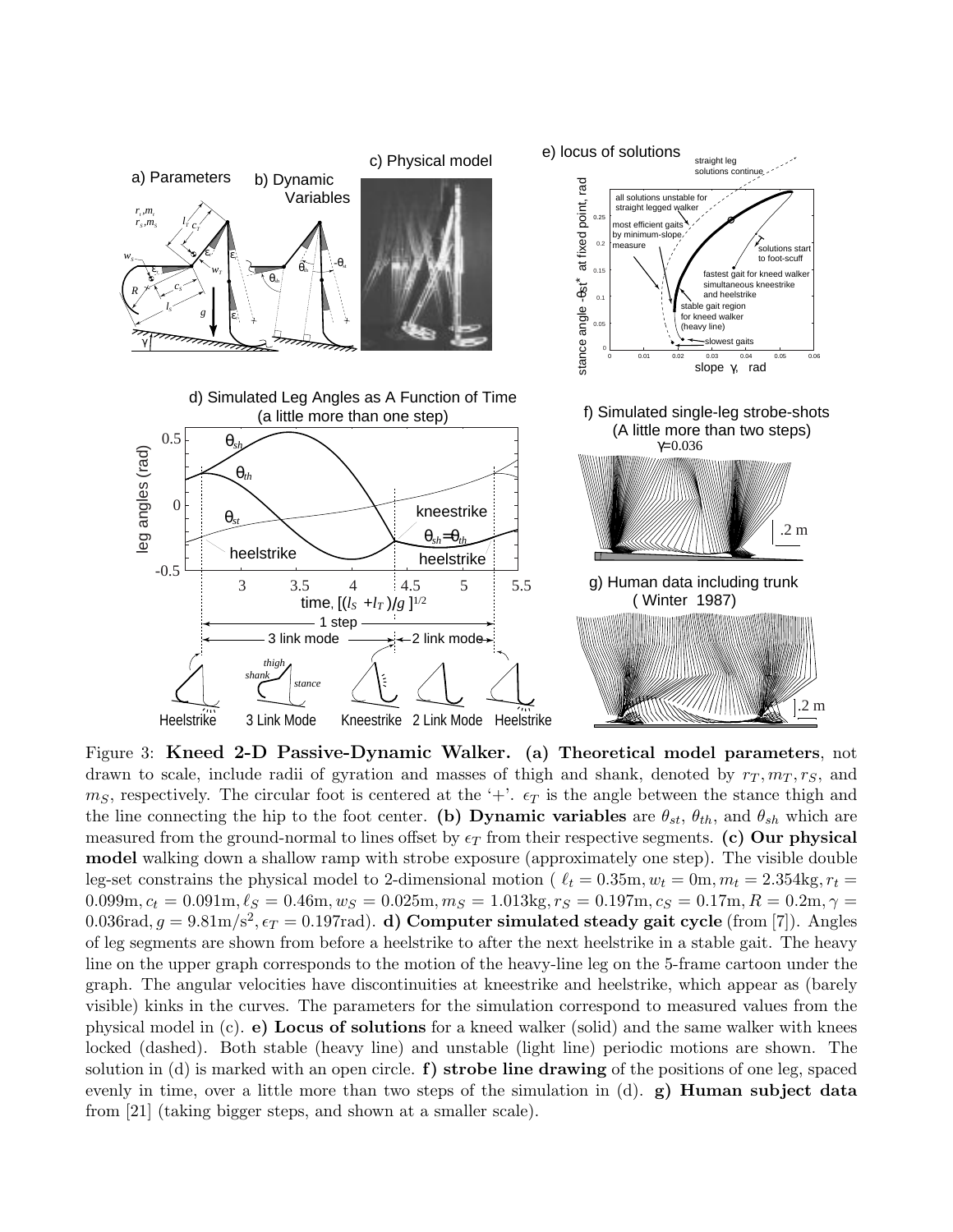Mass-Distribution Conditions for Arbitrarily Efficient Walkers



Figure 4: To approach perfect efficiency, a walker must allow a one-legged standing solution at zero slope. In the kneed walker, the cm of the shank must be on a vertical line which passes through the knee. For both kneed and straight-leg walkers, the cm of the locked leg must be on a line connecting the hip and the foot center. The locations of the mass centers are misleading in the figure; in most of the more anthropomorphic cases we study, the walker's mass center is close to the hip joint.



Figure 5: Numerically-generated solution loci which show the effect of tuning the kneed walker of figure 3. The center of mass locations and the moments of inertia were varied to produce walkers with varying degrees of tuning. Not all of the unstable solutions are shown. Thick lines denote stable solutions.

either by hand, using symbolic algebra (e.g.,. Maple or Mathematica), or with a special purpose dynamics-equation generator such as AUTOLEV.

2. **Treat a step as a function.** The solution of the equations, from the state at one step to state at the next step, can be thought of as a function **f**, termed the "stride function" by McGeer. All of our theoretical and physical models, even to the extent that we add power and control, will be autonomous processes. Thus much information about a step will be encoded in the function **f**. This function will take as input the list of values of the various angles and rates (the state variable vector  $\theta$ ) just after ground collision (or any other well defined point in the motion) and will return the values of  $\theta$  after the next ground collision.

For a given set of initial conditions, the solution of the governing differential and algebraic equations over the period of time corresponding to one step yields one evaluation of the function  $f(\theta)$ . In the language of dynamical systems, the stride function is a Poincaré map. Many of our questions about the dynamics of a given theoretical walking model will then be reduced to questions about the function  $f(\theta)$ .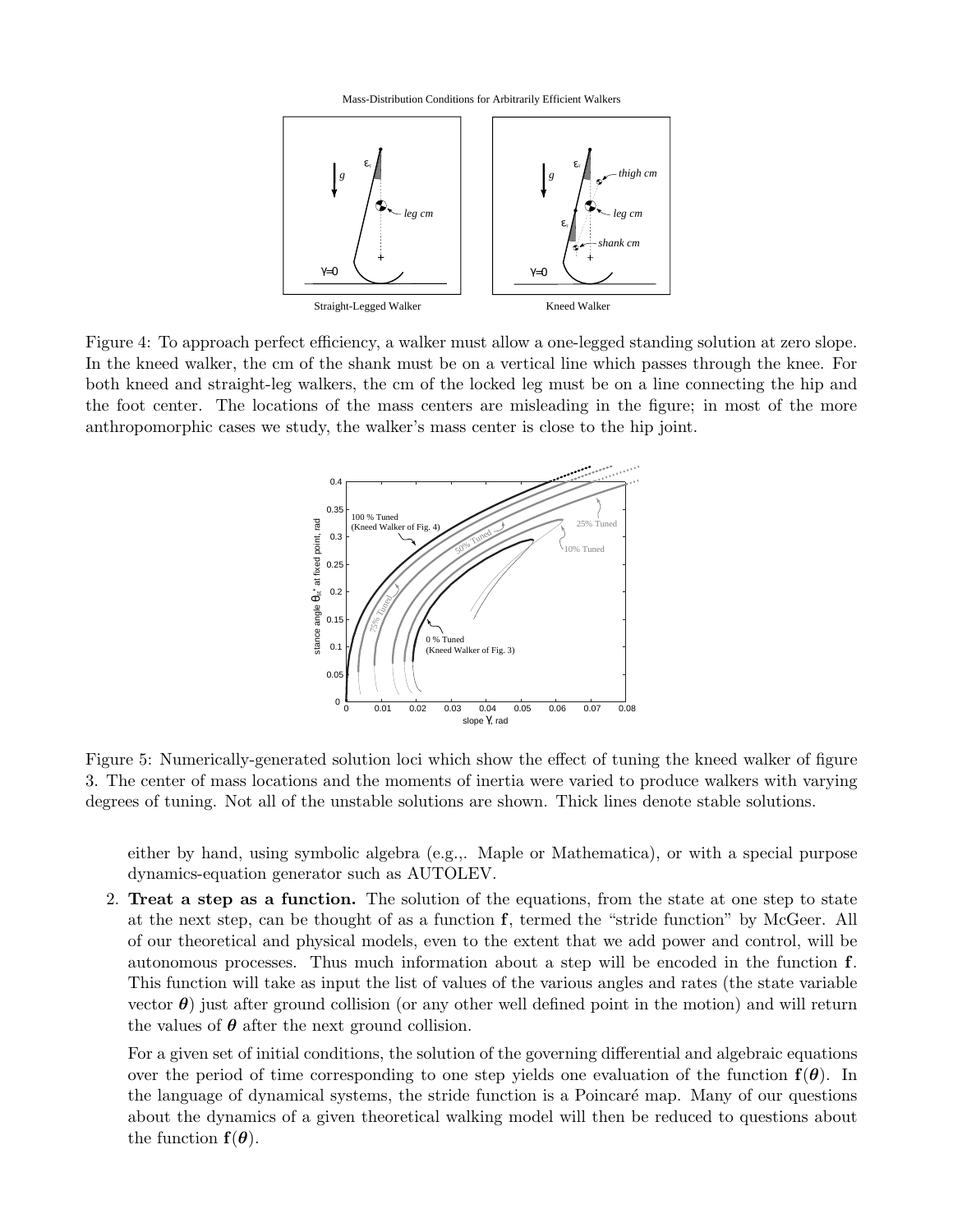3. **Find gait cycles** A simple (period-one) gait cycle, if it exists, corresponds to a set of initial values for the angles and rates which lead back to the same angles and rates after one step. This set of angles and rates  $\theta^*$  is a fixed point of the Poincaré map  $f(\theta)$ , i.e.,  $f(\theta^*) = \theta^*$ . This cycle corresponds to a zero of the difference function  $\mathbf{g}(\theta) \equiv \mathbf{f}(\theta) - \theta$ . A *period-two* gait cycle returns the same variable values after two steps, and so on. Period-one motions are our central interest because they correspond to the important task of steady walking.

There is no guarantee that we will find gait cycles (roots of **g**) for any given theoretical model and set of parameters. Although finding the limit cycle involves solving *n* equations for *n* unknowns, not all parameter combinations lead to solutions. Also, for parameter combinations which do produce gait cycles, there is no guarantee of a numerical routine finding them. The root finding aspects of the work involve a mixture of intuitively based theoretical model definition, on starting new searches on known solutions, and on various numerical methods.

4. **Evaluate performance.** For each steady motion we evaluate the stability and other performance indices (e.g.,. measures of speed or efficiency) using analytically guided numerical methods. A simple and useful measure of stability comes from the eigenvalues of the derivative matrix **J** of the map **f**

$$
\mathbf{J} = \frac{\partial \mathbf{f}}{\partial \theta} \qquad \text{with components } J_{ij} = \frac{\partial f_i}{\partial \theta_j} \tag{2}
$$

The linearization of **J** generally characterizes the dynamics when motion is close to a periodic walking cycle. Small perturbations  $\hat{\theta}$  to the limit cycle state vector  $\theta^*$  at the start of a step will grow or decay from the *k*th step to the  $k + 1$ th step approximately according to  $\hat{\theta}^{k+1} \approx J^k \hat{\theta}$ . We evaluate **J** by numerically evaluating **f** a number of times in a small neighborhood of  $\theta^*$ . We then numerically evaluate the eigenvalues  $\lambda_i$  of the linearization of **J**. If all of the eigenvalues are small enough,  $|\lambda_i| < 1$  all sufficiently small perturbations will decay to  $\theta = 0$  and the system will asymptotically approach its limit cycle. If the Jacobian has any eigenvalues outside the unit circle, any perturbation with a component along the corresponding eigenvector will bump the system divergently off the limit cycle — the cycle is unstable and can not be realized in an uncontrolled physical model. Inevitably, neutrally stable eigenvalues of magnitude 1 (to first order) generally appear and do not affect balance stability. For example, the indifference of most of the 3-D devices to direction of travel generates an eigenvalue of 1 in the map.

### **4 Summary**

We have reproduced much of the experimental and theoretical work of McGeer on 2-D bipeds with and without knees. We have examined in more detail an irreducibly simple model. We have discovered the possibility of period doubling and chaos for models with and without knees. We have found walking at near-zero slopes and scaling rules for such walkers. We have numerically studied the relationship between zero-slope-tuned walkers and non-tuned walkers. Finally, we have found an experimental 3-D walker that has no stable configuration, yet walks stably.

# **References**

- [1] R. M. Alexander. Simple models of human motion. Applied Mechanics Review, 48:461–469, 1995.
- [2] Rob Bennet and Tim Cardanha. Dynamic keel project. Report on a dynamic keel to stabilize an otherwise unstable boat. Project advisor: Andy Ruina., 1991.